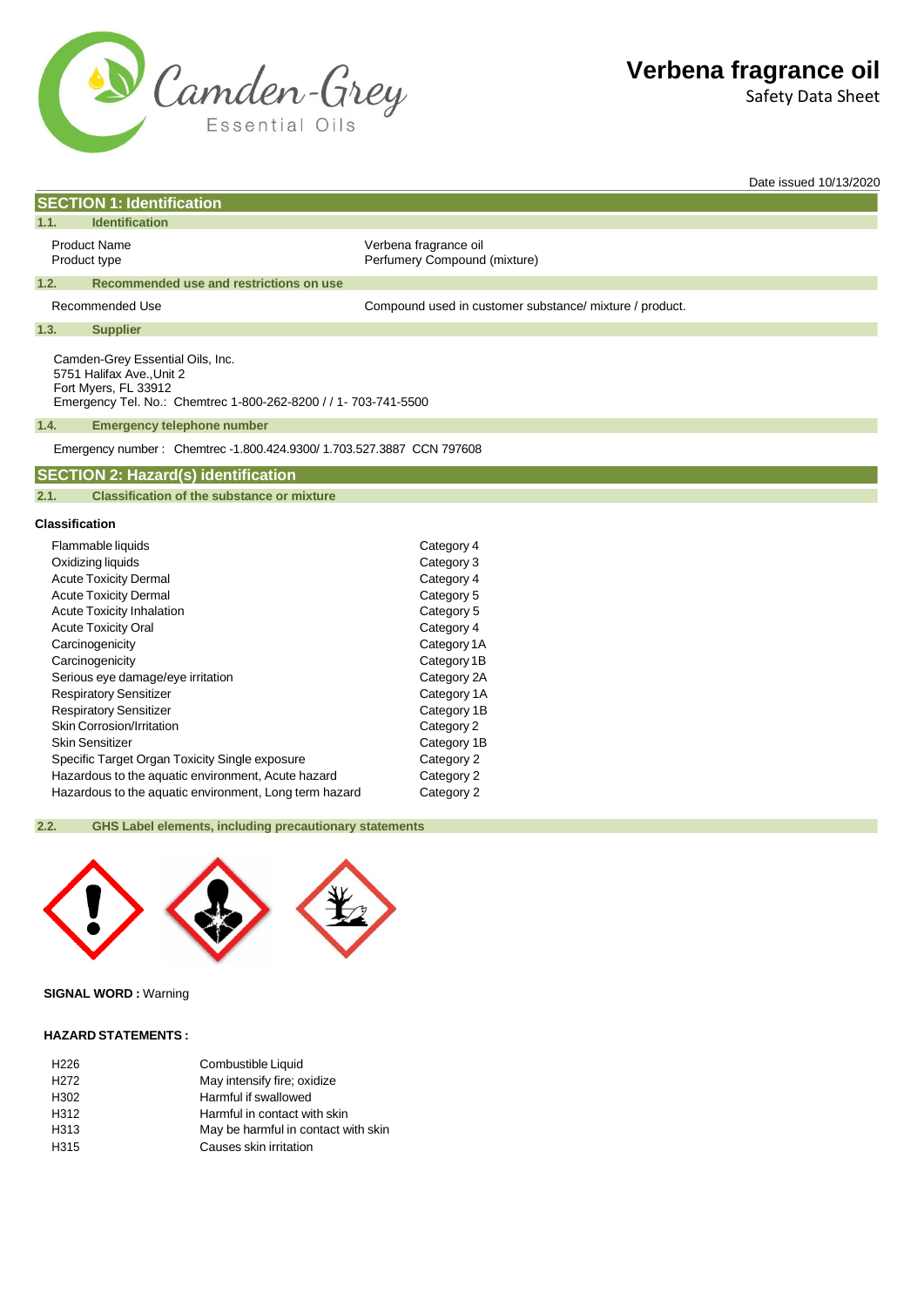Safety Data Sheet



P201 **Obtain special instructions before use.** 

P264 Wash hands thoroughly after handling.

P273 Avoid release to the environment.

P284 Wear respiratory protection.

P313 Get medical advice/attention.

P342 **If experiencing respiratory symptoms:** 

P352 Wash with plenty of soap and water.

P403 Store in a well-ventilated place.

P235 Keep cool.

P330 Rinse mouth.

P364 Wash it before reuse

P405 Store locked up.

P220 Keep/Store away from clothing/combustible materials. P221 Take any precaution to avoid mixing with combustibles.

P260 Do not breathe dust/fume/gas/mist/vapors/spray. P261 Avoidbreathing dust/fume/gas/mist/vapors/spray.

P270 Do not eat, drink or smoke when using this product.

P311 Call a POISON CENTER or doctor/physician.

P351 Rinse cautiously with water for several minutes.

P362 Take off contaminated clothing and wash before reuse.

P391 Collect spillage. Hazardous to the aquatic environment

P308+P313 IF exposed or concerned: Get medical advice/attention.

P313+P337 IF eye irritation persists: Get medical advice/attention. P332+P313 IF SKIN irritation occurs: Get medical advice/attention. P333+P313 IF SKIN irritation or rash occurs: Get medical advice/attention.

| H317                             | May cause an allergic skin reaction                                                         |
|----------------------------------|---------------------------------------------------------------------------------------------|
| H319                             | Causes serious eye irritation                                                               |
| H333                             | May be harmful if inhaled                                                                   |
| H334                             | May cause allergy or asthma symptoms or breathing difficulties if inhaled.                  |
| H <sub>350</sub>                 | May cause cancer.                                                                           |
| H <sub>371</sub>                 | May cause damage to organ.                                                                  |
| H401                             | Toxic to aquatic life.                                                                      |
| H411                             | Toxic to aquatic life with long lasting effects                                             |
| H302+H312                        | Harmful if swallowed. Harmful in contact with skin                                          |
| H302+H332                        | Harmful if swallowed. Harmful if inhaled                                                    |
| H303+H313                        | May be harmful if swallowed. May be harmful in contact with skin                            |
| H303+H333                        | May be harmful if swallowed. May be harmful if inhaled                                      |
| H312+H332                        | Harmful in contact with skin. Harmful if inhaled                                            |
| H313+H333                        | May be harmful in contact with skin. May be harmful if inhaled                              |
| H315+H320                        | Causes skin irritation. Causes eye irritation                                               |
| H302+H312+H332                   | Harmful if swallowed. Harmful in contact with skin. Harmful if inhaled                      |
| H303+H313+H333                   | May be harmful if swallowed. May be harmful in contact with skin. May be harmful if inhaled |
| <b>PRECAUTIONARY STATEMENTS:</b> |                                                                                             |
| P <sub>101</sub>                 | If medical advice is needed, have product container or label at hand.                       |
| P <sub>102</sub>                 | Keep out of reach of children.                                                              |
| P <sub>103</sub>                 | Keep out of reach of children.                                                              |

P202 Do not handle until all safety precautions have been read and understood. P210 Keep away from heat/sparks/open flames/hot surfaces — No smoking.

P272 Contaminated work clothing should not be allowed out of the workplace.

P280 Wear protective gloves/protective clothing/eye protection/face protection.

P312 Call a POISON CENTER or doctor/physician if you feel unwell.

P338 Remove contact lenses, if present and easy to do. Continue rinsing.

P340 Remove victim to fresh air and keep at rest in a position comfortable for breathing.

P301+P312 IF SWALLOWED: call a POISON CENTER or doctor/physician IF you feel unwell. P304+P312 IF INHALED: Call a POISON CENTER or doctor/physician if you feel unwell.

P342+P311 IF experiencing respiratory symptoms: call a POISON CENTER or doctor/physician.

P308+311 IF exposed or concerned: Call a POISON CENTER or doctor/physician.

P304+P340 IF INHALED: Remove victim to fresh air and Keep at rest in a position comfortable for breathing.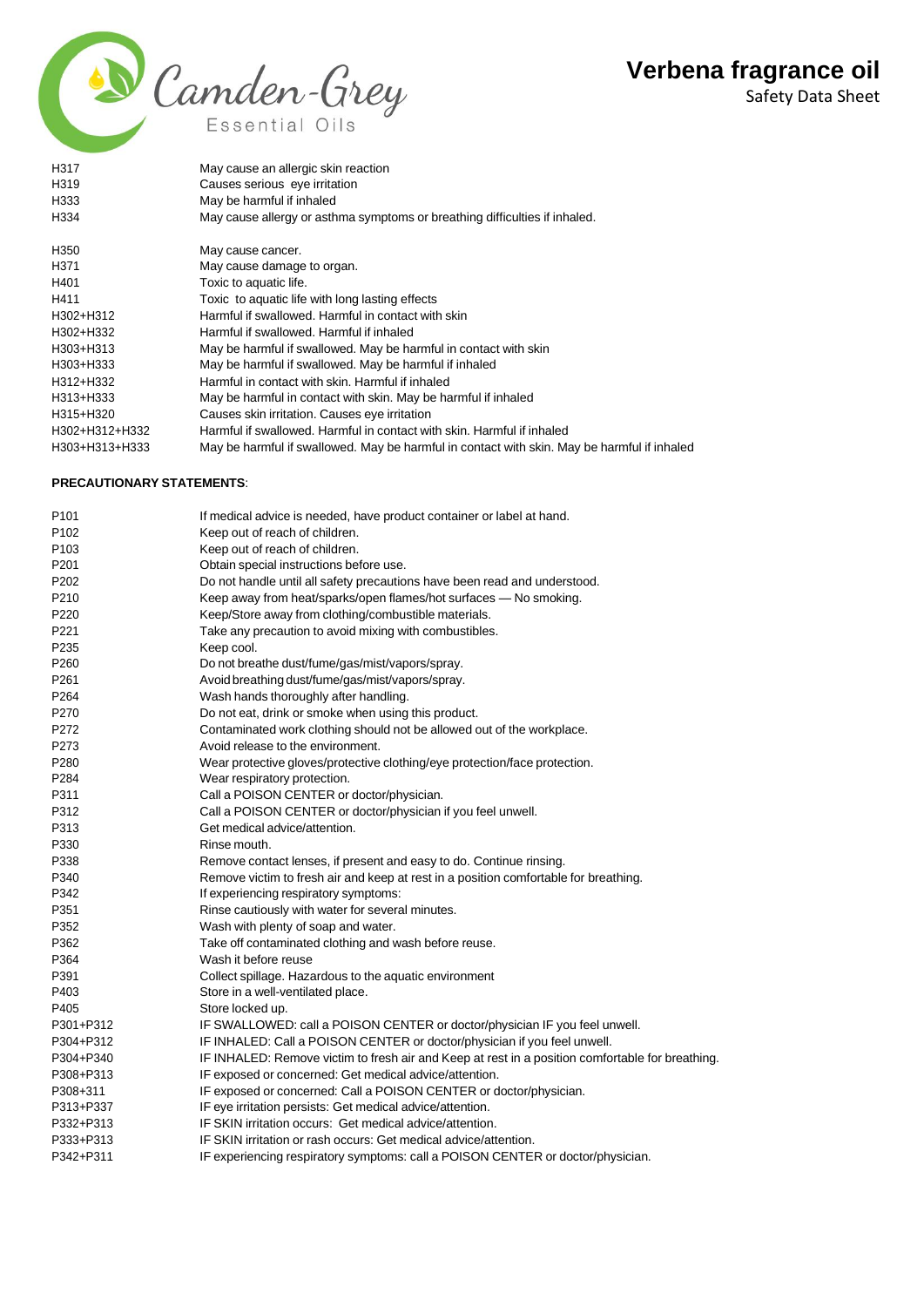Safety Data Sheet

P362+P364 Take off contaminated clothing and wash before reuse. P403+P235 Store in a well-ventilated place. Keep cool. P305+P351+P338 IF IN EYES: Rinse cautiously with water for several minutes. Remove contact lenses, if present and easy to do. Continue rinsing.

# **SECTION 3: Composition/information on ingredients**

Camden-Grey

Essential Oils

| <b>Chemical Name</b>                                                   | <b>CAS Number</b> | Weight %    |
|------------------------------------------------------------------------|-------------------|-------------|
| Benzoic benzoate                                                       | 100-51-4          | 20% to 100% |
| 3,7-Dimethyl-2,6-octadienal                                            | 5392-40-5         | 10% to 20%  |
| Lemon Oil Terpenes                                                     | 68917-33-9        | 5% to 10%   |
| Citrus Aurantifolia                                                    | 8008-26-2         | 2% to 5%    |
| 3,7-Dimethyl-1,6-octadien-3-yl acetate                                 | 115-95-7          | 2% to 5%    |
| alpha-Hexylcinnamaldehyde                                              | 101-86-0          | 2% to 5%    |
| 1,3,4,6,7,8-Hexahydro-4,6,6,7,8,8-hexamethylcyclopenta[g]-2-benzopyran | 1222-05-5         | 2% to 5%    |
| 3,7-Dimethyl-1,6-octadien-3-ol                                         | 78-70-6           | 1% to 2%    |
| 2,6-Dimethyl-7-octen-2-ol                                              | 18479-58-8        | 1% to 2%    |

\* Toxic chemical subject to the reporting requirements of section 313 of Title III and of 40 CFR 372.

#### **INGREDIENTS**:

The identity of the specific components of this mixture is proprietary information and is regarded to be a trade secret, in accordance with Paragraph 1910.1200 of Title 29 of the Code of Federal Regulations. Please refer to Section 2 for Health Hazard Identification based on the evaluation of the individual components.

| <b>SECTION 4: First-aid measures</b>                          |                                                                                                                                                                                |  |  |  |
|---------------------------------------------------------------|--------------------------------------------------------------------------------------------------------------------------------------------------------------------------------|--|--|--|
| 4.1.                                                          | <b>Description of first aid measures</b>                                                                                                                                       |  |  |  |
| Eyes                                                          | Immediately flush eyes with water for at least 15 minutes. If irritation persists, seek medical attention.                                                                     |  |  |  |
| <b>Skin</b>                                                   | Remove contaminated clothing. Wash affected areas with plenty of soap and water. If irritation develops, seek medical<br>attention.                                            |  |  |  |
| Rinse mouth with water and obtain medical advice<br>Ingestion |                                                                                                                                                                                |  |  |  |
| Inhalation                                                    | Remove from exposure to fresh air. If breathing has stopped or is difficult, administer artificial respiration and oxygen if<br>available. Seek medical attention immediately. |  |  |  |

# **Notes to physicians or first aid providers**

In the event of a genuine medical emergency, additional information will be revealed to a qualified health professional.

## **SECTION 5: Fire-fighting measures**

**Suitable extinguishing media:** Carbon Dioxide, Dry Chemical, Foam, or other NON-Aqueous material.

**Unsuitable extinguishing media**: Do not use the direct water jet on burning material.

**Special hazards arising from the substance /mixture:** Empty containers retain product residue (liquid or vapor) and can be dangerous. They should be rinsed with water and disposed of properly. Soaked rags or paper may pose a spontaneous combustion hazard in unsealed trash receptacles.

**During firefighting:** Water may be ineffective

**Hazardous combustion products:** Carbon Dioxide, Carbon Monoxide and other unidentified organic compounds.

**Special protective equipment and precaution for fire fighters:** Treat as a chemical fire. Self-contained breathing apparatus and protective clothing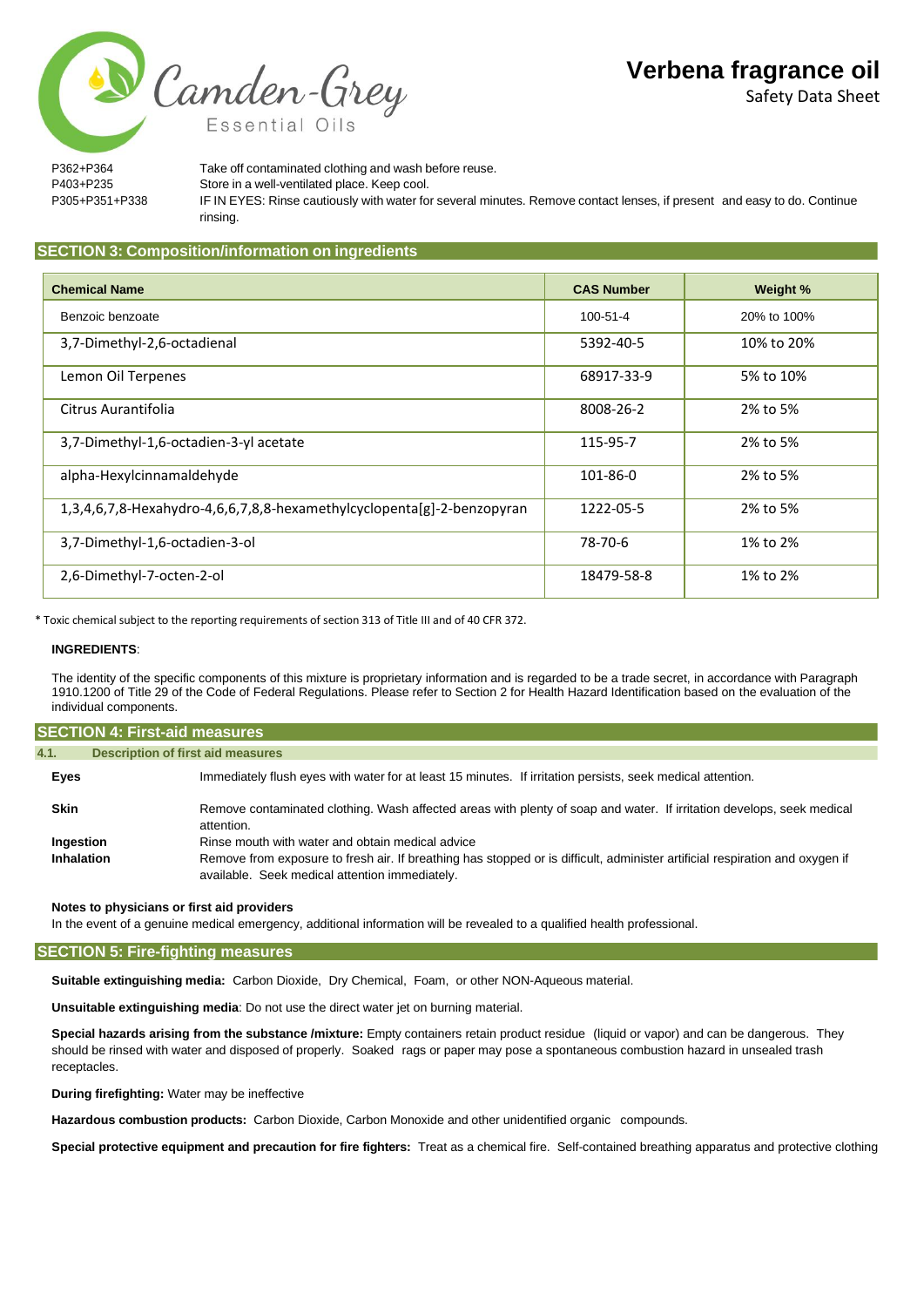

should be worn when fighting fires involving chemicals.

**Advice for firefighters**: Further information: Standard Procedure for chemical fires.

# **SECTION 6: Accidental release measures**

#### **ACCIDENTAL RELEASE MEASURES:**

Eliminate all ignition sources. Ventilate Area. Contain spill and absorb spill onto inert material. Place material into a suitable container and dispose of in accordance with local regulations. DO NOT leave soaked rags or paper in unsealed receptacles as spontaneous combustion may sometimes occur under certain circumstances.

## **ENVIRONMENTAL PRECAUTIONS**:

Keep away from drains, soil, surface and ground water.

#### **SECTION 7: Handling and storage**

#### **PRECAUTIONS FOR SAFE HANDLING**:

Apply good manufacturing and industrial hygiene practices with proper ventilation. Do not drink, eat or smoke while handling.

#### **HANDLING AND STORAGE**:

Use splash goggles or face shield when eye contact is possible. Respiratory protection is not generally required, if desired use NIOSH approved organic vapor respirator. Use chemical resistant gloves as needed to avoid prolonged or repeated contact. Store in a cool, dry, well ventilated area away from all sources of heat or flame.

#### **SECTION 8: Exposure controls/personal protection**

#### **PERSONAL PROTECTIVE EQUIPMENT**

**Respiratory protection:** If desired wear a NIOSH approved respirator. Avoid excessive inhalation of concentrated vapors. Apply local ventilation where appropriate.

**Eye protection:** Use tightly sealed splash goggles, face shield, or safety glasses with brow guards and side shields as may be appropriate.

Skin protection: Avoid skin contact. Use chemical resistant gloves as needed to avoid prolonged or repeated contact. Use of a rubber apron is recommended when handling large quantities of this material.

**Work/hygienic practices:** Good personal hygiene practices should be used. Wash hands after any contact, before breaks and meals, and at the end of the work period. Contaminated clothing and shoes should be cleaned before using again.

**Other use precautions:** None generally required.

**Comments:** This material is intended for manufacturing use only. Contaminated equipment should be cleaned with soap and water. Do not discharge wash water into lakes, streams, ponds, or public waters.

# **SECTION 9: Physical and chemical properties**

**9.1. Information on basic physical and chemical properties**

| Color                            | Colorless to tint yellow        |
|----------------------------------|---------------------------------|
| Odour                            | Citrus blend dominated by Lemon |
| Appearance                       | Conforms to Standard            |
| <b>Flash Point</b>               | ~170 F                          |
| <b>Flash Point Method</b>        | <b>CLOSED CUP</b>               |
| <b>Auto-Ignition Temperature</b> | Not Determined                  |
| <b>Boiling Point/Range</b>       | Not Determined                  |
| <b>Melting Point</b>             | Not Determined                  |
| Viscosity                        | Liquid                          |
| <b>Vapour Pressure</b>           | Not Determined                  |
| <b>Vapour Density</b>            | Not Determined                  |
| <b>Solubility</b>                | Oil                             |
| <b>Percent Voc</b>               |                                 |
| <b>Specific Gravity</b>          | 1.009                           |
| <b>Evaporation Rate</b>          | Less Than 1                     |
| Refractive Index @ 25c           | 1.5258                          |
|                                  |                                 |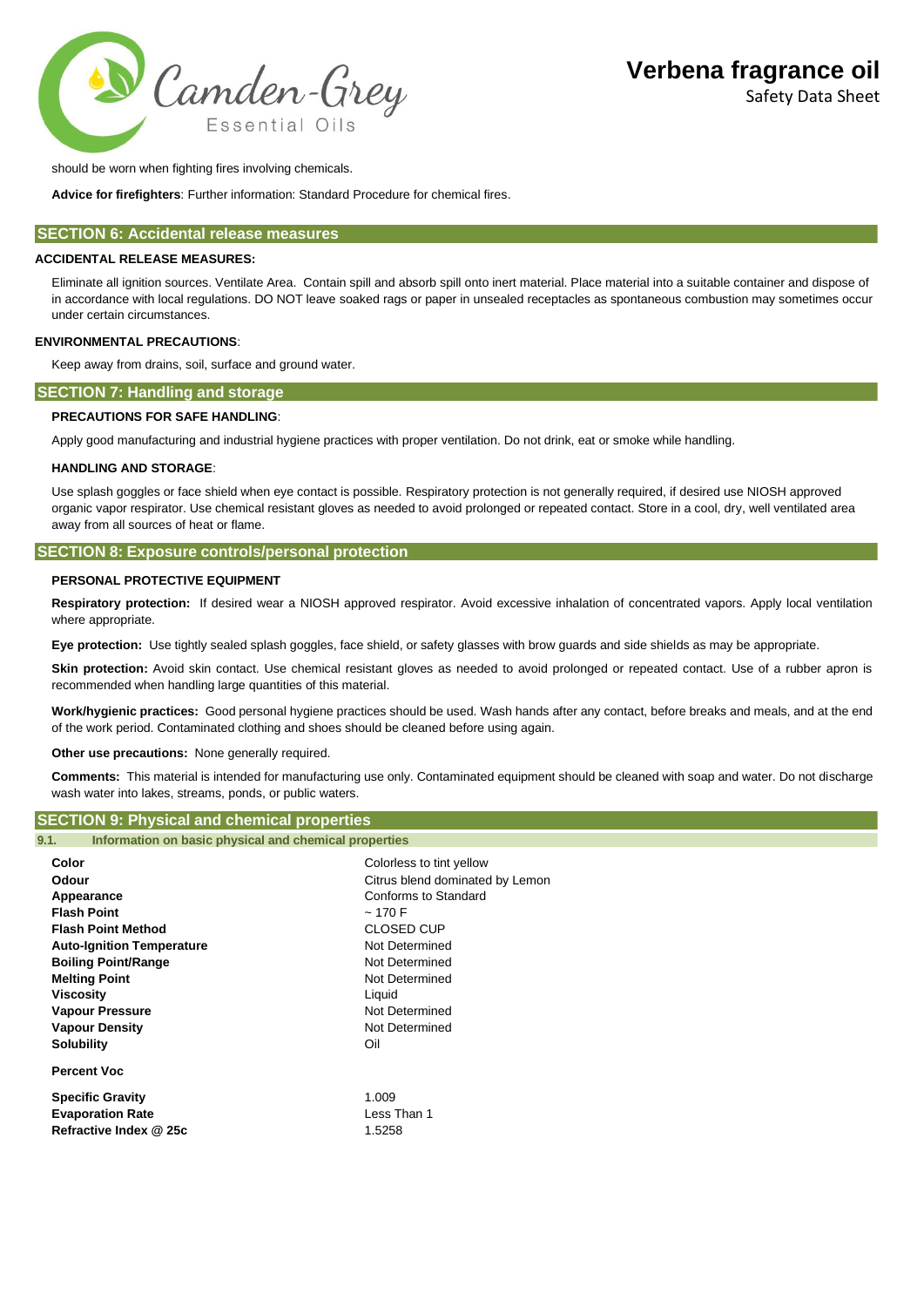# N Camden-Grey Essential Oils

# **Verbena fragrance oil**

Safety Data Sheet

# **SECTION 10: Stability and reactivity**

| <b>Chemical Stability</b>                     | Product is stable under normal storage and use.                        |  |  |
|-----------------------------------------------|------------------------------------------------------------------------|--|--|
| <b>Possibility of Hazardous Reactions</b>     | None Known.                                                            |  |  |
| <b>Conditions to Avoid</b>                    | Excessive heat, sparks or open flame.                                  |  |  |
| <b>Materials to Avoid</b>                     | Strong oxidizing agents or contamination with strong acids or alkalis. |  |  |
| <b>Hazardous Decomposition Products</b>       | None Known.                                                            |  |  |
| <b>Reactivity</b>                             | None.                                                                  |  |  |
| <b>SECTION 11: Toxicological information</b>  |                                                                        |  |  |
| Information on toxicological effects<br>11.1. |                                                                        |  |  |
| <b>Acute Toxicity-Oral:</b>                   | (LD50: 2118.64) May be harmful if swallowed.                           |  |  |
| <b>Acute Toxicity- Dermal:</b>                | (LD50: 4119.49) May be harmful in contact with skin.                   |  |  |
| <b>Acute Toxicity-Inhalation:</b>             | (RAT) mg/L/4 hr (LC50: 72.69) May be harmful if inhaled.               |  |  |
| <b>ACUTE EFFECTS</b>                          |                                                                        |  |  |
|                                               | Causes serious eye irritation.                                         |  |  |
| <b>Eye Contact:</b>                           |                                                                        |  |  |
| <b>Skin Irritation:</b>                       | Causes skin irritation                                                 |  |  |
| <b>Skin Sensitization:</b>                    | May cause an allergic skin reaction.                                   |  |  |
| <b>Respiratory Sensitization:</b>             | Not Classified-The classification criteria are not met.                |  |  |
| Target Organ:                                 | Single exposure: Not classified                                        |  |  |
| <b>Germ Cell Mutagenicity:</b>                | Not classified.                                                        |  |  |
| <b>Reproductive Toxicity:</b>                 | Not classified.                                                        |  |  |
| <b>Aspiration Hazard:</b>                     | May be fatal if swallowed and enters airways.                          |  |  |
| <b>SECTION 12: Ecological information</b>     |                                                                        |  |  |
| <b>Acute Aquatic Toxicity</b>                 | Toxic to aquatic life.                                                 |  |  |
| <b>Chronic Aquatic Toxicity</b>               | Toxic to aquatic life with long lasting effects.                       |  |  |
| <b>Persistence and Degradability</b>          | No Data Available                                                      |  |  |
| <b>Bio-Accumulative Potential</b>             | No Data Available                                                      |  |  |
| <b>Mobility in Soil</b>                       | No data Available.                                                     |  |  |
| <b>Other Adverse Effects</b>                  | No Data Available                                                      |  |  |
| <b>Ecotoxicological Other Information</b>     | No Data Available                                                      |  |  |

# **SECTION 13: Disposal considerations**

**13.1. Disposal methods**

Do not allow product to reach sewage systems. Dispose off in accordance with all local and national regulations. Send to a licensed waste management company. The product should not be allowed to enter drains, water courses or the soil. Do not contaminate ponds, waterways or ditches with chemical or used container.

# **SECTION 14: Transport information**

| Regulator                                  |                                   | <b>Class Pack Group Sub Risk</b> | UN-nr   |
|--------------------------------------------|-----------------------------------|----------------------------------|---------|
| U.S. DOT (Non-Bulk)                        | Not Regulated-Not Dangerous Goods |                                  |         |
| <b>Chemicals NOI</b>                       |                                   |                                  |         |
| <b>ADR/RID (International Road/Rail)</b>   |                                   |                                  |         |
| Environmentally Hazardous Substance,       | 9                                 | Ш                                | UN-3082 |
| Liquid, n.o.s.                             |                                   |                                  |         |
| <b>IATA (Air Cargo)</b>                    |                                   |                                  |         |
| <b>Environmentally Hazardous Substance</b> | 9                                 | Ш                                | UN-3082 |
| Liquid, n.o.s.                             |                                   |                                  |         |
| <b>IMGD</b><br>(Sea)                       |                                   |                                  |         |